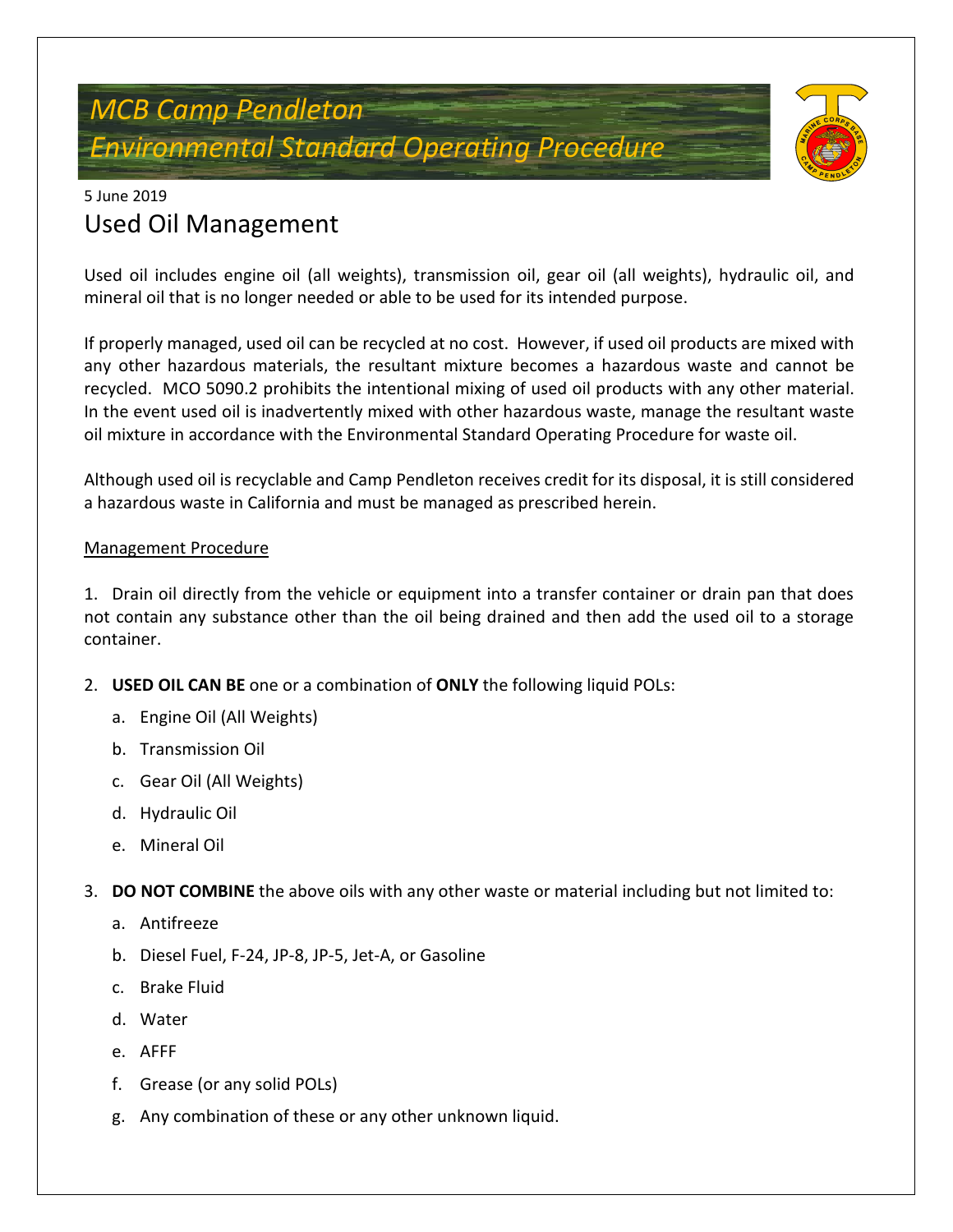#### Used Oil Management 5 June 2019

4. Labelling. Affix a hazardous waste label to the storage container upon adding the first amount of used oil to it. Annotate the satellite accumulation area or accumulation site start date (depending on where the container is being managed). The attached hazardous waste label can be printed out, placed in a document protector or zip lock bag with the filled out portion showing, and taped to the container. The attached example of used oils can be attached on or near the container to assist personnel in understanding the container content requirements and restrictions.

5. Storage Location. Used oil may only be accumulated (stored) at authorized satellite accumulation areas or 60-day accumulation sites. However, containers can only be wasted out from permitted 60 day accumulation sites.

6. Storage Limits. Used oil storage at a satellite accumulation area cannot exceed 180 days or 55 gallons. To avoid exceeding the 55 gallon satellite accumulation area storage limit, do not separate used oils by oil type.

7. Coordinate with the Environmental Security Department's Hazardous Waste Section to schedule used oil pumping.

8. Contact Environmental Security at 760-725-4375/9742/1963/0213/0189 or [PNDL\\_ENV-Hazardous-](mailto:PNDL_ENV-Hazardous-Waste@usmc.mil)[Waste@usmc.mil](mailto:PNDL_ENV-Hazardous-Waste@usmc.mil) for additional information or assistance with disposing of used or waste oil.

#### References

1. Hazardous Waste Management for Marine Corps Base Camp Pendleton (MCIWEST-MCB CAMPENO 5090.7A)

2. California Code, Health and Safety Code – HSC § 25250.7

3. MCO 5090.2 – Volume 9, Chapter 3

Use and Version Control: Camp Pendleton uses Environmental Standard Operating Procedures (ESOPs) to augment instructions contained in official orders and directives and, where necessary, to provide for sufficient control of the installation's significant practices. Camp Pendleton maintains the authoritative, current version of this and other ESOPs on the Camp Pendleton website at: https://www.pendleton.marines.mil/Staff-Agencies/Environmental-Security/Document-Library/Environmental-Standard-Operating-Procedures/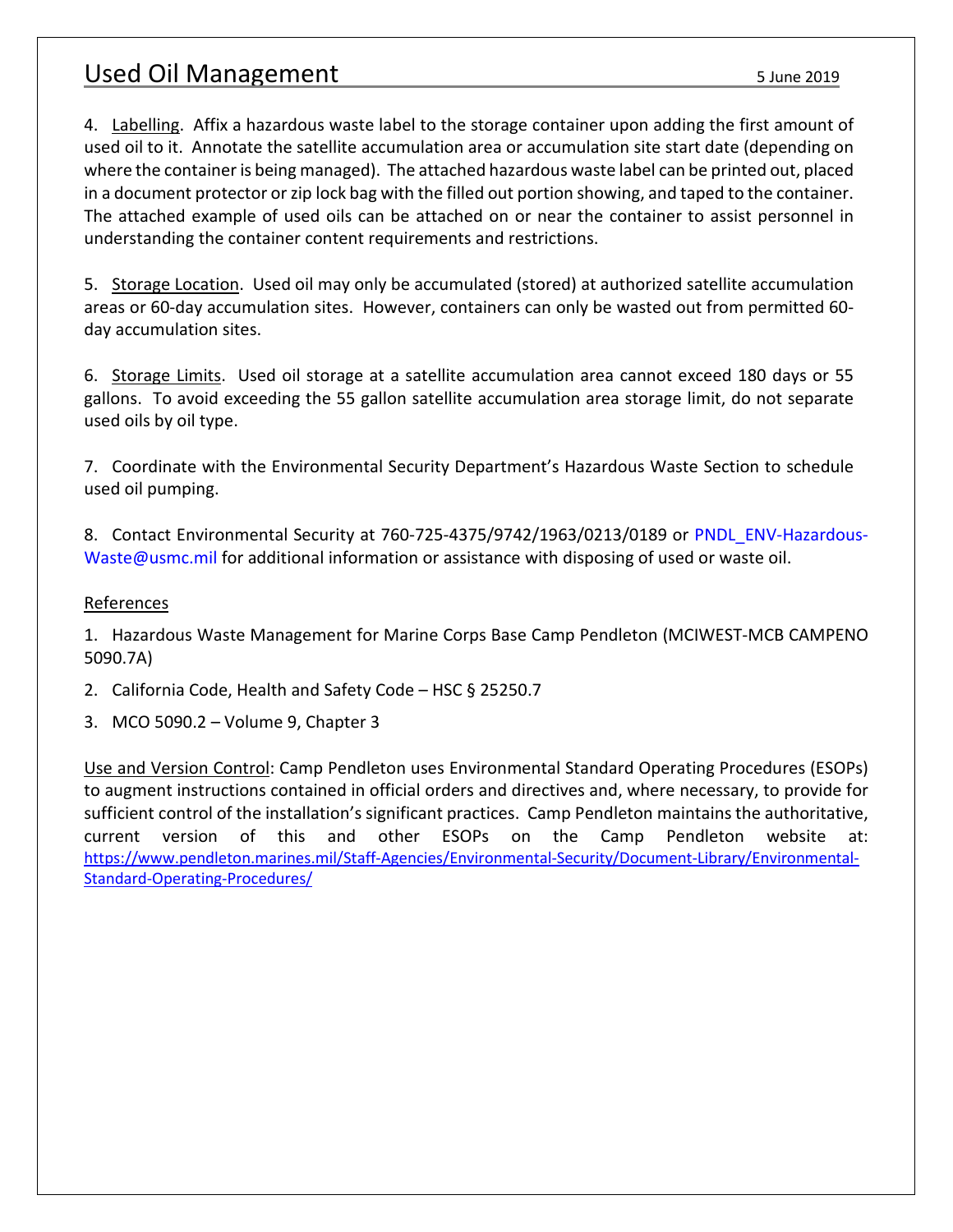## Used Oil Management 5 June 2019

| <b>HAZARDOUS</b><br><b>WASTE</b> |                     |              |                  |               |            |             |  |  |  |  |
|----------------------------------|---------------------|--------------|------------------|---------------|------------|-------------|--|--|--|--|
| NAME:                            |                     |              |                  |               |            |             |  |  |  |  |
| <b>ADDRESS:</b>                  |                     |              |                  |               |            |             |  |  |  |  |
| <b>CITY: MCB CAMP PENDLETON</b>  |                     |              | <b>STATE: CA</b> |               | ZIP: 92055 |             |  |  |  |  |
| PHONE No.:                       |                     |              |                  |               |            |             |  |  |  |  |
| <b>SATELLITE ACCUMULATION</b>    | <b>ACCUMULATION</b> |              |                  |               |            |             |  |  |  |  |
| <b>START DATE:</b>               | <b>START DATE:</b>  |              |                  |               |            |             |  |  |  |  |
| <b>CONTENTS:</b>                 |                     |              |                  |               |            |             |  |  |  |  |
| <b>HAZARD CLASS:</b>             | [ ] IGNITABLE       | [ ] REACTIVE |                  | [ ] CORROSIVE |            | $[$   TOXIC |  |  |  |  |
| PHYSICAL STATE:                  | I SOLID             | [ ] LIQUID   | $\bigcap$ OTHER: |               |            |             |  |  |  |  |

- - - - - - - - - - - - - - - - - - - - - - - - - - - - - - - - - - - - - - - - - - - - - - - - - - - - - - - - - - - - - - - - - - - - - - - - - - - - - - - - - - - - - - - - - - - - - - - Fill out top half with pertinent information using example below then fold on dotted line. ONLY DISPLAY TOP FILLED OUT PORTION.

| <b>HAZARDOUS</b><br><b>WASTE</b>                     |                  |                                 |           |  |             |  |  |  |  |  |
|------------------------------------------------------|------------------|---------------------------------|-----------|--|-------------|--|--|--|--|--|
| <b>NAME: UNIT NAME</b>                               |                  |                                 |           |  |             |  |  |  |  |  |
| ADDRESS: BUILDING NUMBER WHERE WASTE IS BEING STORED |                  |                                 |           |  |             |  |  |  |  |  |
| <b>CITY: MCB CAMP PENDLETON</b>                      | ZIP: 92055       |                                 |           |  |             |  |  |  |  |  |
| PHONE No.: (760) 725-XXXX                            |                  |                                 |           |  |             |  |  |  |  |  |
| ACCUMULATION<br><b>SATELLITE ACCUMULATION</b>        |                  |                                 |           |  |             |  |  |  |  |  |
| START DATE: YY/MM/DD<br><b>START DATE: YY/MM/DD</b>  |                  |                                 |           |  |             |  |  |  |  |  |
| <b>CONTENTS: USED OIL</b>                            |                  |                                 |           |  |             |  |  |  |  |  |
| <b>HAZARD CLASS:</b>                                 | <b>IGNITABLE</b> | [ ] REACTIVE                    | CORROSIVE |  | $[X]$ TOXIC |  |  |  |  |  |
| PHYSICAL STATE:                                      | <b>SOLID</b>     | $\lceil$   OTHER:<br>[X] LIQUID |           |  |             |  |  |  |  |  |